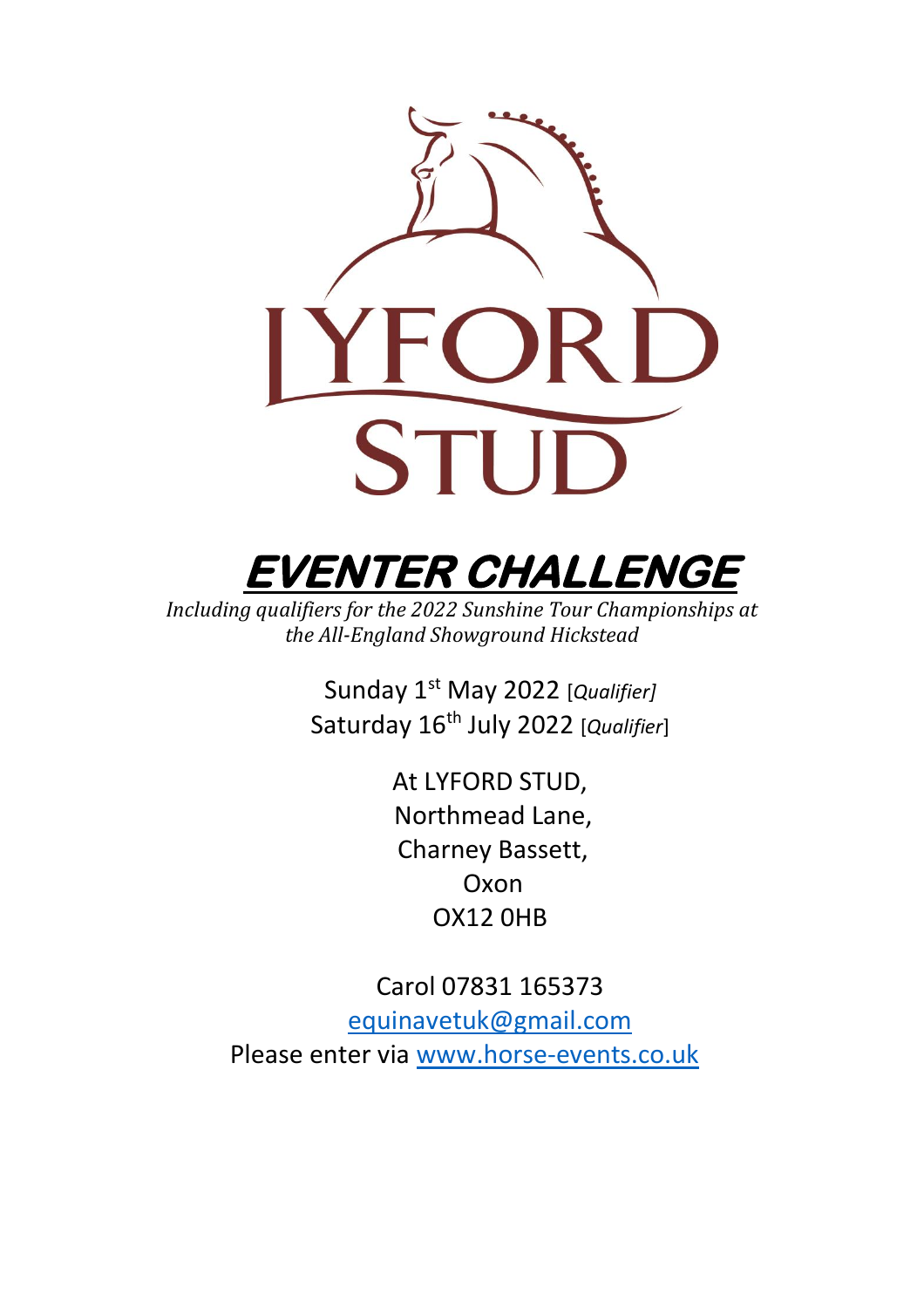#### **CLASS 1 Minimus**

Approx height 30cm Will be over a slightly shortened course Lead rein and assistance may be given Entry fee £22

## **CLASS 2**

**Mini**

Approx height 45cm Lead rein and assistance may be given Entry fee £25

### **CLASS 3 -** *Qualifier*

Approx height 55cm Entry fee £25

#### **CLASS 4 -** *Qualifier*

Approx height 75cm Entry fee £27.50

### **CLASS 5 -** *Qualifier*

Approx. height 90cm Entry fee £27.50

All classes will be the same format. Fences 1-8 will be showjumps, you will then proceed directly over fences 9-16 which will be XC fences, fence 17 will be a joker showjump fence. The time will be based on a bogey time over the XC course.

# **We will not be using our number bibs, competitors are asked to print their own numbers and provide their own bibs**

Rosettes  $1<sup>st</sup> - 6<sup>th</sup>$  place

Entries close Tuesday prior to event.

Times available Thursday prior to event on FB page or (phone 07831 165373 7pm-9pm)